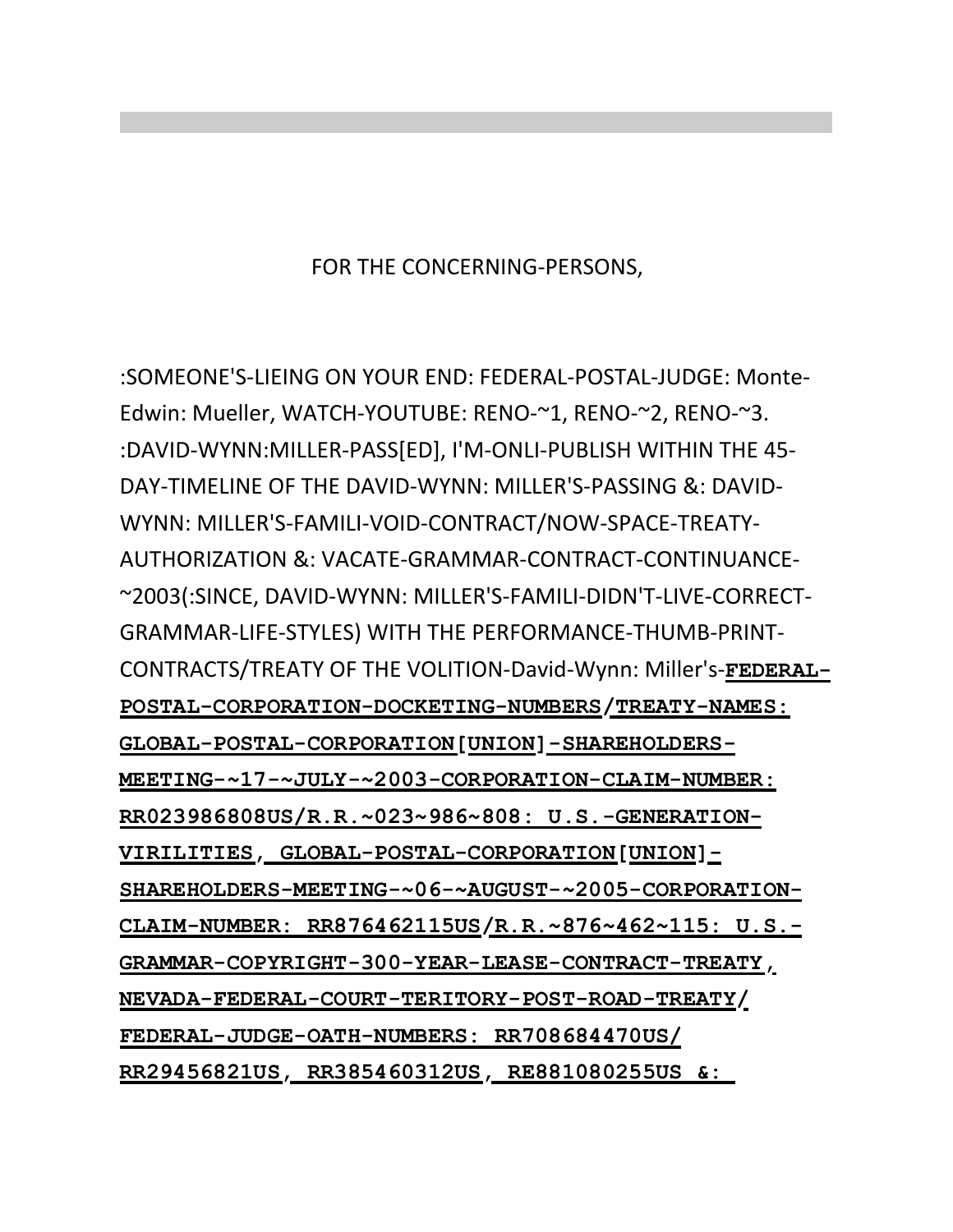**RR294568221US &: NATIONAL-SECURITY-CODE-CLAIM- ~RR294568221US &: PONTIFF-COSMIC-SECURITY-CODE: CLASSIFY[ED](VATICAN-CITY-STATE: EUROPE)** IN THE QUANTUM-GRAMMAR-NOW-SPACE. (:NOTE: VOLITION-David-Wynn: Miller's-PERFORMANCE ON THE CONTRACT/TREATY-**FEDERAL-POSTAL-CORPORATION-DOCKETING-NUMBERS/TREATY-NAMES: GLOBAL-POSTAL-CORPORATION[UNION]-SHAREHOLDERS-MEETING-~17-~JULY- ~2003-CORPORATION-CLAIM-NUMBER: RR023986808US/ R.R.~023~986~808: U.S.-GENERATION-VIRILITIES &: CORPORATION/FLAGS/GRAMMAR/PERFORMANCE-IS-CONTRACT)** :TELL: DAVID-WYNN: MILLER'S-SISTER, STAND-DOWN &: WATCH-CORRECTNESS-YOUTUBE: RENO-~1, RENO-~2, RENO-~3, SINCE, DAVID-WYNN: MILLER'S-SISTER-IS-VACANT-CONTRACT/VACANT-TREATY-PERFORMER(:SINCE, SHE-POSSES-VOID-CONTRACT &: VOID-KNOWLEDGE FOR THE MANAGEMENT OF THE QUANTUM-GRAMMAR-WORD) WITH THIS DUTY BY THIS CLAIM-LIFE-BIRTH-CITIZENS: Amadeus :Turcanu-Moisl &: FEDERAL-POSTAL-JUDGE: Monte-Edwin: Mueller.

:WATCH: YOUTUBE: RENO-~1, RENO-~2, RENO-~3 FOR THE PERFORMANCE OF THE David-Wynn: Miller's-FEDERAL-POSTAL-**CORPORATION-DOCKETING-NUMBERS/TREATY-NAMES: GLOBAL-POSTAL-CORPORATION[UNION]-SHAREHOLDERS-MEETING-~17- ~JULY-~2003-CORPORATION-CLAIM-NUMBER: RR023986808US/ R.R.~023~986~808: U.S.-GENERATION-VIRILITIES WITH THE**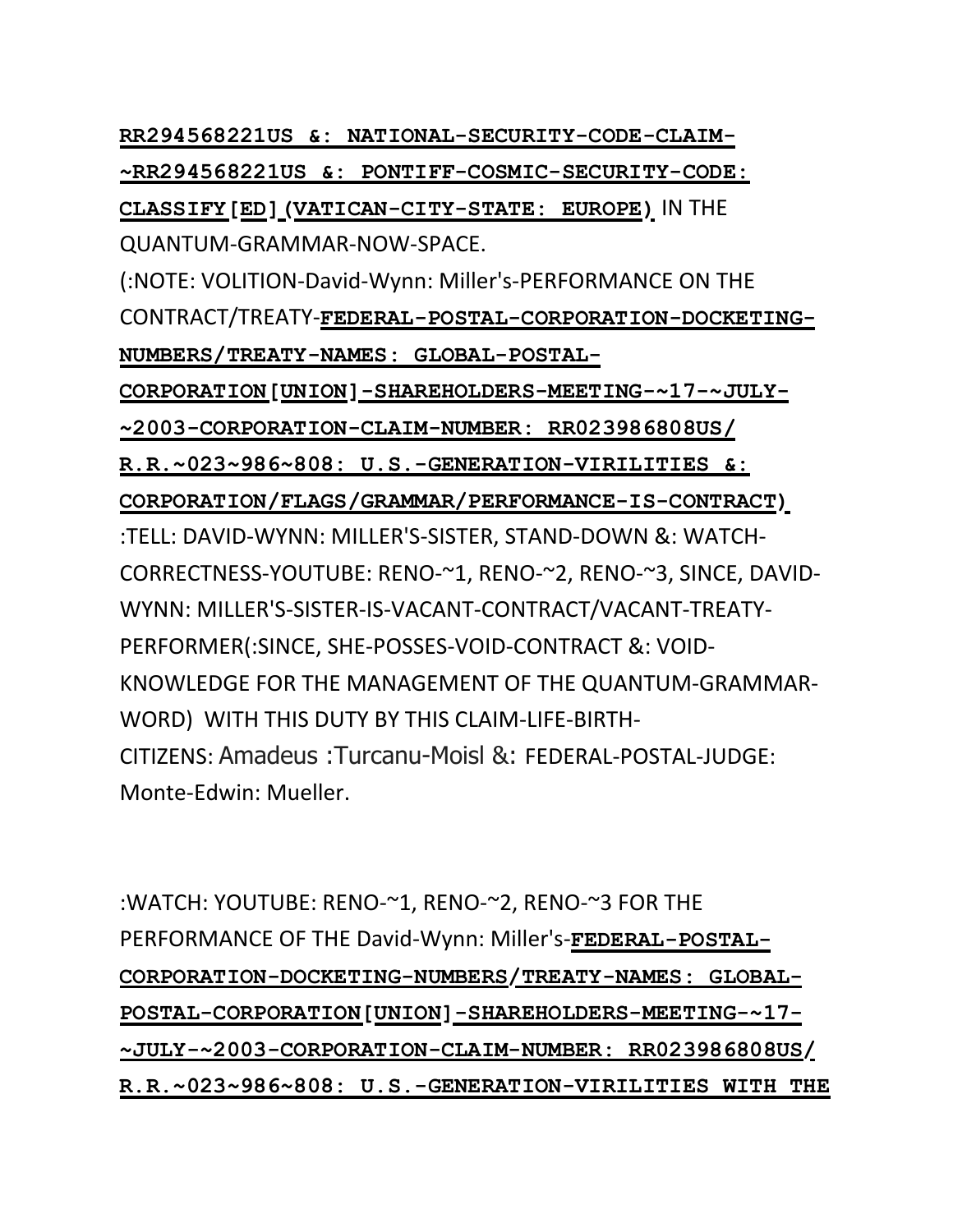**AUTHENTICATION-PERFORMANCE BY THIS COMMANDER &: CHIEF,** POSTMASTER-GENERAL, KEY-MASTER OF THE VATICAN-CITY, **MUSTER-MASTER &: CHIEF-FEDERAL-POSTAL-JUDGE: Russell-Jay: Gould.**.

(: NOTE: DAVID-WYNN: MILLER'S-FAMILI-VACANT-CONTRACT/VACANT-TREATY FOR A AUTHORIZATION IN THE CORRECT-GRAMMAR &: NOW-SPACE WITH THE KNOWLEDGE BY THE CLAIM-LIFE-BIRTH-CITIZENS &: GLOBAL-POSTAL-SYSTEM-GOVERNMENTS/CORPORATIONS.) : SOMEONE'S-GONNA-GOING FOR A JAIL-TIME, GET-READY FOR A FLAG-COPYRIGHT-FRAUD &: WRONG-LEADING-CORPORATION-CONCERNS. :QUIT &: TERMINATE-CONTACT WITH SUCH LIES OF YOUR SENDING-ME WITH THIS VOID-CONTRACT/VACANT-CORRECT-TREATY-PERSONS, WITH THIS PERFORMANCE BY THIS FEDERAL-POSTAL-JUDGE: Monte-Edwin: Mueller.

: NOTE: GIVING WITH THIS EMAIL FOR THE CLAIM-LIFE-BIRTH-CITIZENS, THEY, COMMAND FOR THE CORRECTNESS, SORRY, DAVID-WYNN: MILLER'S-FAMILI/SISTER-YOUR-NOT-IT BY THE CONTRACT/ TREATY. : PLEASE, CLAIM-LIFE-CITIZENS, PASS-ON OF THIS EMAIL FOR EACH CLAIM-LIFE-BIRTH-CITIZENS, SO, THEY-CAN-VIEW: DAVID-WYNN: MILLER'S-SISTER'S-LIES.

:CAUSE FOR EACH CLAIM-LIFE-BIRTH-CITIZEN, CAN, VIEW-PERFORMANCE/KNOWLEDGE OF THE CORRECT-SENTENCE-STRUCTURE-COMMUNICATION-PARSE-SYNTAX-GRAMMAR-PERFORMANCE-